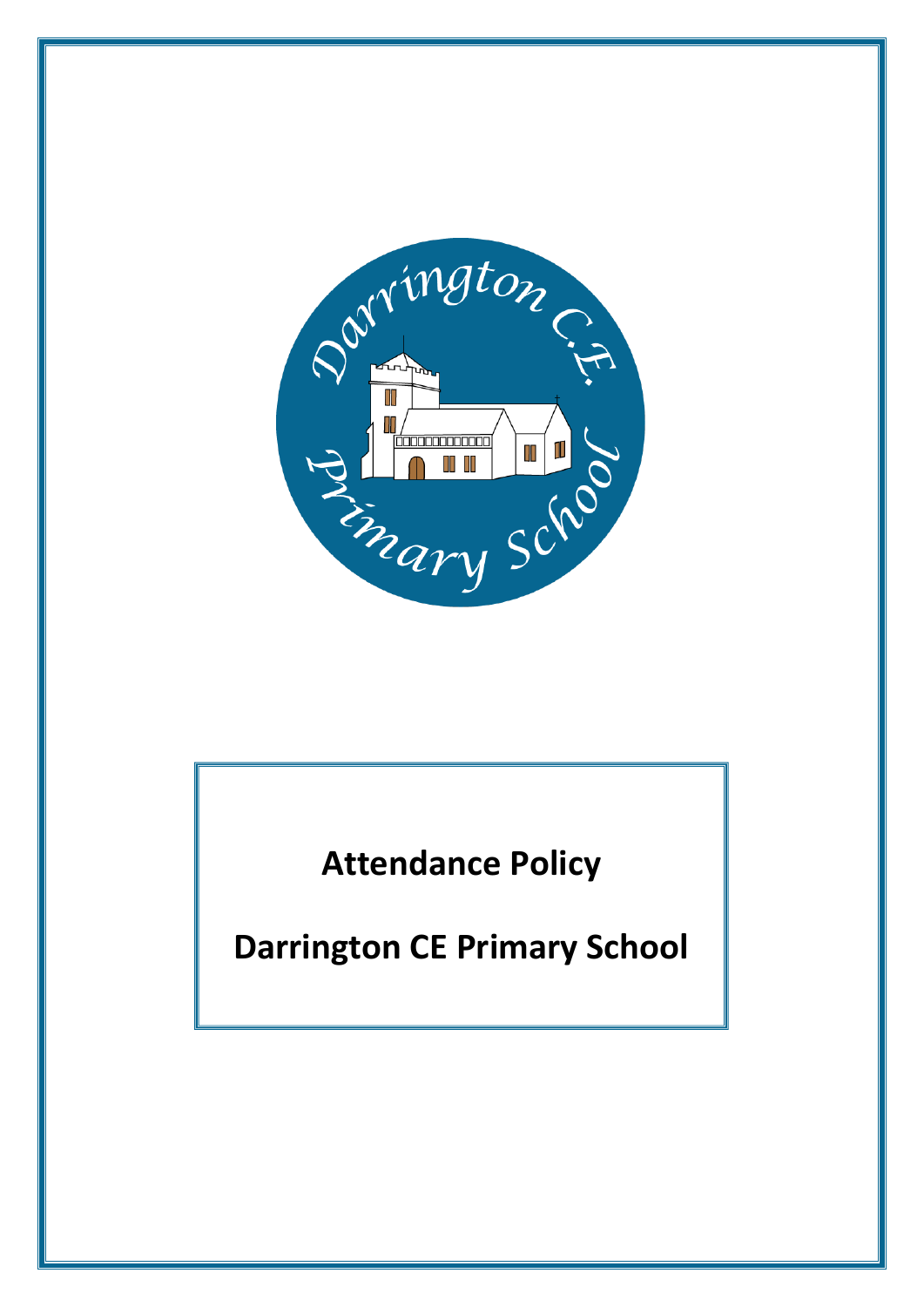### **Introduction**

This policy sets out the expectations of pupils, parents/carers, and school in trying to ensure every child has the maximum opportunity to learn and achieve their potential through excellent attendance at our school.

### **Aim**

Darrington CE Primary School, we recognise that excellent attendance is crucial to ensure the best possible learning outcomes for all of our children. We feel that the whole of our school community should take responsibility for attendance. Since there is a direct correlation between attendance and attainment, the aim of this Attendance Policy is to raise levels of attendance and punctuality for children, therefore maximising their opportunities for improved attainment and opportunities both in school and for later in life. The school has a zero tolerance attitude towards absence and days out during term time, unless they comply with very limited exceptional or unavoidable circumstances.

There is a clear link to between poor attendance and low attainment which means the lower the attendance rate is of a pupil, the likelihood is that the attainment level of that pupil will be lower than those with a good attendance rate.

# **Objectives**

- Work effectively with parents/carers and partner agencies, using a range of strategies to improve the attendance of individual pupils and the whole school.
- Include all school staff, parents, pupils and Governors in school attendance strategies.
- Develop a robust electronic data handling system, enabling school staff, the LA and DfE to access statistical data in order to work effectively in partnership.
- We aim to have attendance at 97%. To do this, we must reduce absence and lateness, and raise awareness of the importance of school attendance.

# **The Law**

Section 444 of the 1996 Education Act states that if a child of compulsory school age fails to attend regularly, the parent is guilty of an offence. Parents, therefore have a legal responsibility to ensure their child's school attendance. Failure can lead to legal action being taken by the LA in the Magistrates Court, or the need to issue Fixed Penalty Fines. Since March 2001 there has been a further offence, Section 444 (1A) where a parent **knowingly** allows their child to be absent from school. This offence can carry a custodial sentence.

### **Absence from school**

Any absence from school is detrimental to a child's education and progress. It disrupts learning, routines and progress. School will follow up unexplained absences by contacting parents/carers on the first day of absence. Parents/carers may be invited into school to discuss attendance issues if there is a cause for concern.

Research has shown that even a few days lost in any one academic year can have a signifcant impact of learning and achievement.

| Attendance 97% - 100%                          | Children are more likely to achieve expected or above<br>expected attainment.                                                             |
|------------------------------------------------|-------------------------------------------------------------------------------------------------------------------------------------------|
| 1-10 sessions per year (1 session is half day) |                                                                                                                                           |
| Attendance 96% to 90%                          | Children may be affected due to missed sessions which<br>could impact in attainment.                                                      |
| Attendance 90% and below                       | Children are three times more likely <b>NOT</b> to make<br>expected progress and leave the school with significantly<br>lower attainment. |

**Authorised absence**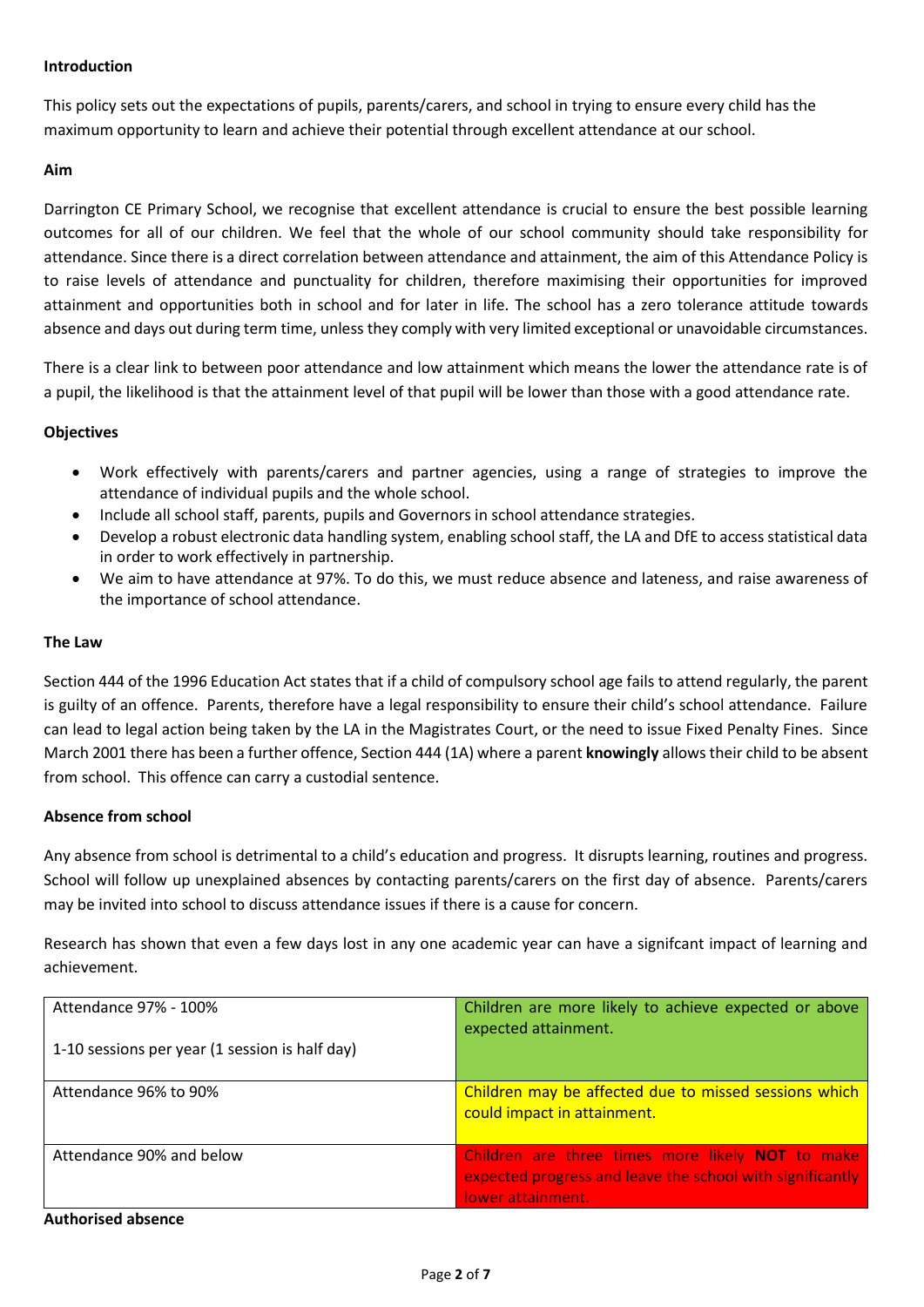Some absences are unavoidable, usually due to illness, bereavement or difficult family circumstances. These absences should be supported by medical evidence where possible or a written explanation from the parent/carer.

Examples of authorised may include but are not to be assumed as an automatic authorisation;

- Serious illness.
- Unavoidable medical appointments.
- Exceptional family circumstances such as bereavement of a close family member.
- Days of religious observance.
- Involvement in a public performance, or recognised sports/performing arts club.

### **Unauthorised absence**

There are times when children are absent for reasons which are NOT permitted by law and these will be recorded as unauthorised absences. Examples of unauthorised illnesses may include;

- Birthdays.
- Shopping trips.
- Days out.
- Term Time Holidays.
- Absences where no explanation has been received.

The decision as to whether an absence is authorised or not remains with the Headteacher.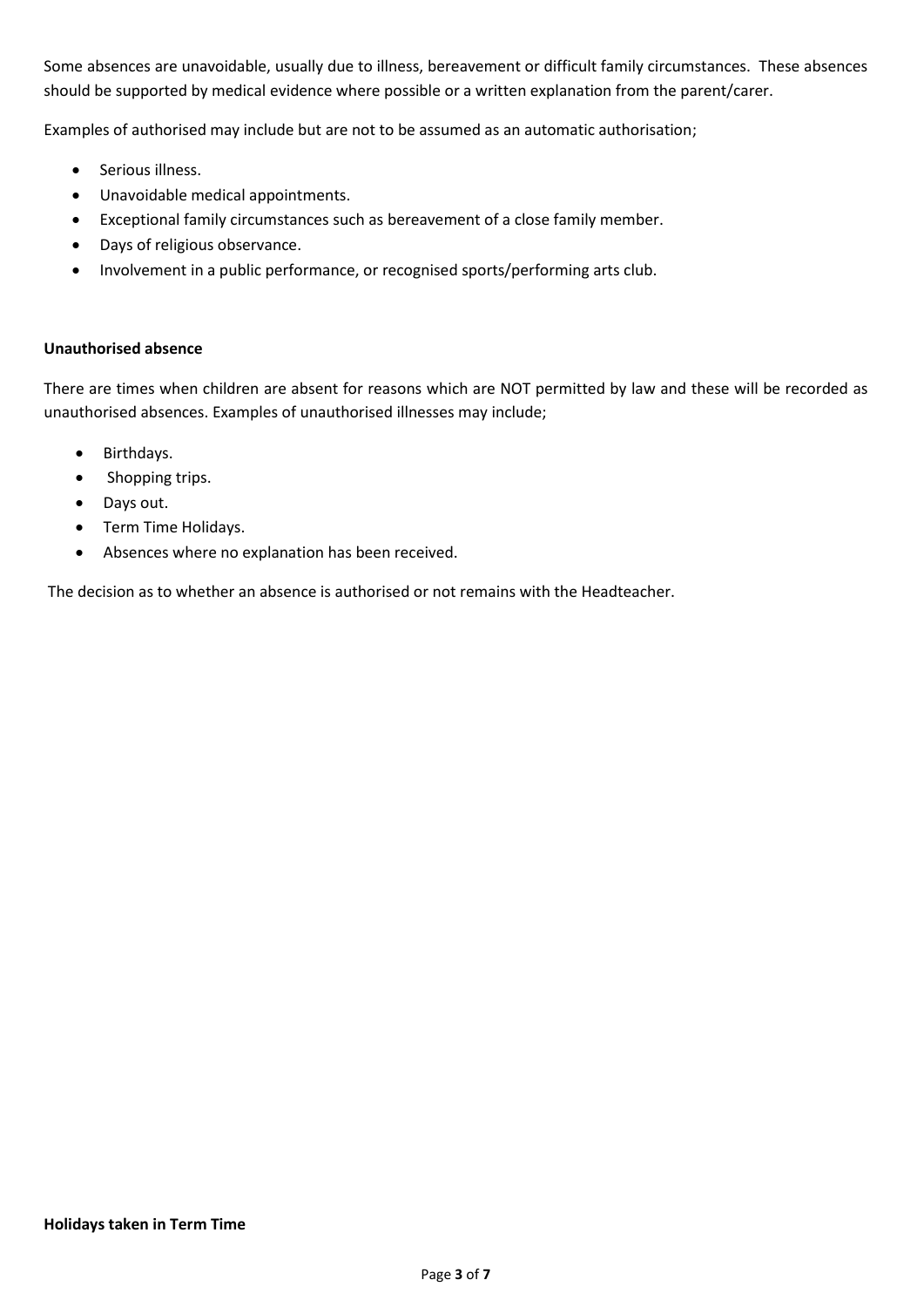It is strongly encouraged that all holidays are taken in school holidays and not in term time. The more time a child misses school, the more difficult it is for them to catch up with their work and valuable learning time is lost. A good understanding of the work set can only take place when the child is in the classroom. If parents/carers still choose to take their children out of school, it is their responsibility for any work missed to be done at home, on return from the holiday. Upon request for a Holiday Form from the office, parents will be asked to sign an agreement and must ensure that the work is completed. This will also be included in the Home School Agreement.

Exceptional circumstances remain the decision of the Headteacher at all times.

Flowchart for requests

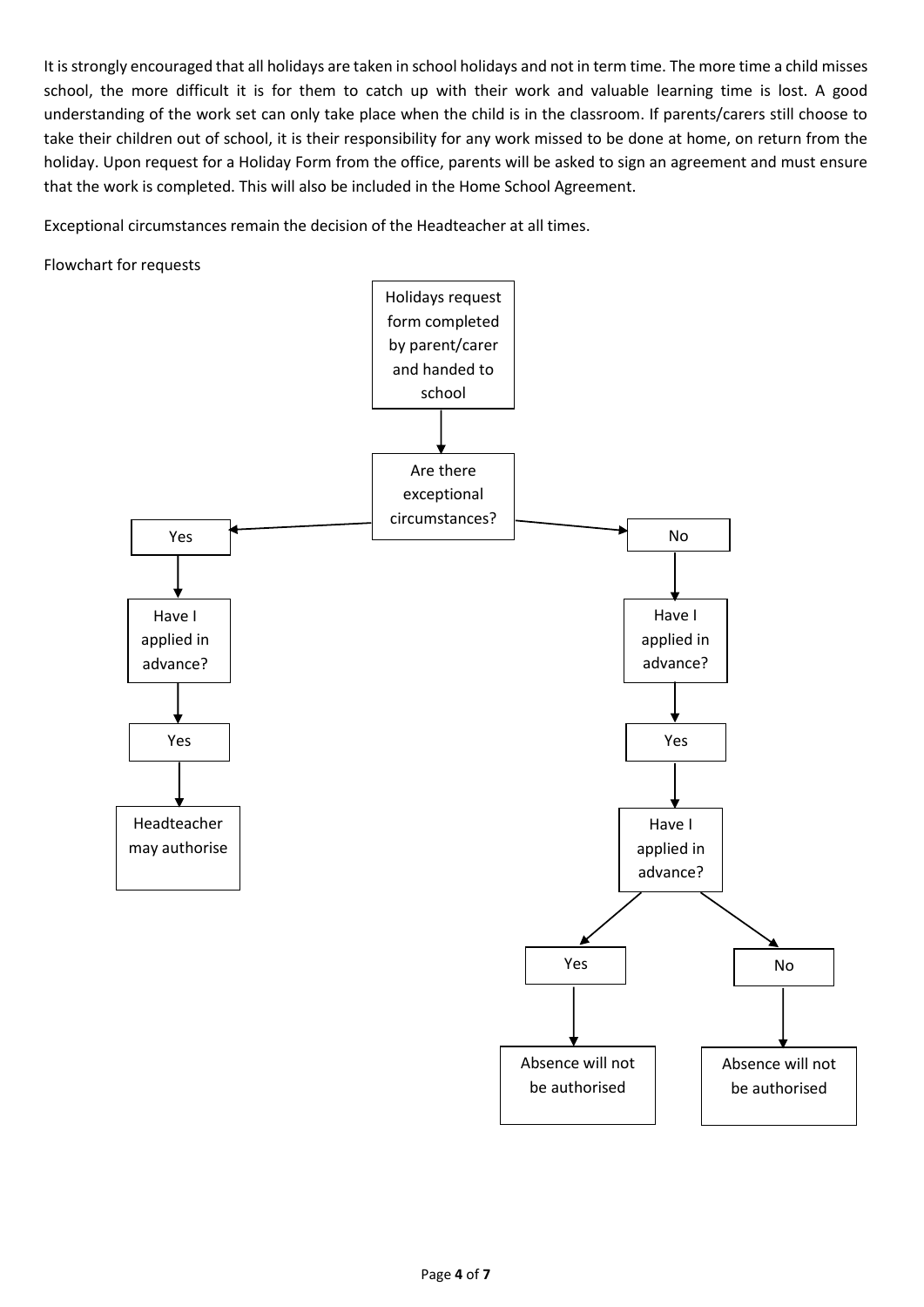#### **Persistent absence**

A pupil becomes a persistent absentee if he/she has missed or more of school for any reason and has an attendance of below 90%

The school will invite parents/carers in to discuss the situation. A range of school strategies can be deployed to improve attendance.

### **Punctuality**

The Law states that children should arrive at school on time, everyday. School opens at 8.50am and registration is at 8.55am. Registration will close promptly at 9.10am. Pupils should be there ready to learn for the start of the school day. The school day begins promptly with a morning activity in each class, which is crucial to a child's learning. Families are expected to wait on the school playground and line up in classes when their class teacher comes out to collect them. If the weather is bad, the school doors may be opened to enter upon arrival. After this time, the children's entrances will be locked and latecomers will have to enter through the main entrance, via the School Office.

# Example of the school day

- 8.50am Doors open ready for learning, registration begins. All children present are marked as attended.
- 9.00am Classroom registration closes. Any child arriving after this time will be marked as late and recorded as 'L' code on the register.
- 9.10am Registration closes. Any child not present after this time will be marked as absent for that session if an explanation has not been provided and marked with an 'O' code. If a reason has been provided and this is deemed as an **unauthorised absence** they will also be marked with an 'O' code.

### **Roles & responsibilities**

### **Pupils**

- Arrive at school, on time everyday with correct equipment and ready to learn.
- Comply with school regulations regarding attendance and punctuality.
- Discuss any concerns they may have with staff regarding attendance and punctuality.

### **Parents**

- Ringing on the first morning of all absences with the reason and saying when your child will return. Contact the school as soon as possible if absence is unavoidable,
- Where possible arranging routine dental and medical appointments out of school hours or during school holidays. Copies of appointment cards or letters will be required by school to support these appointments.
- Sending in a note explaining the reason for absence on your child's return to school after an illness.
- Keeping us updated by telephone or letter if your child has an extended period of absence due to illness.
- Ensure pupils arrive at school on time everyday and that routines are in place at home to support this.
- Avoid term time holidays, and attempt to minimise school time appointments.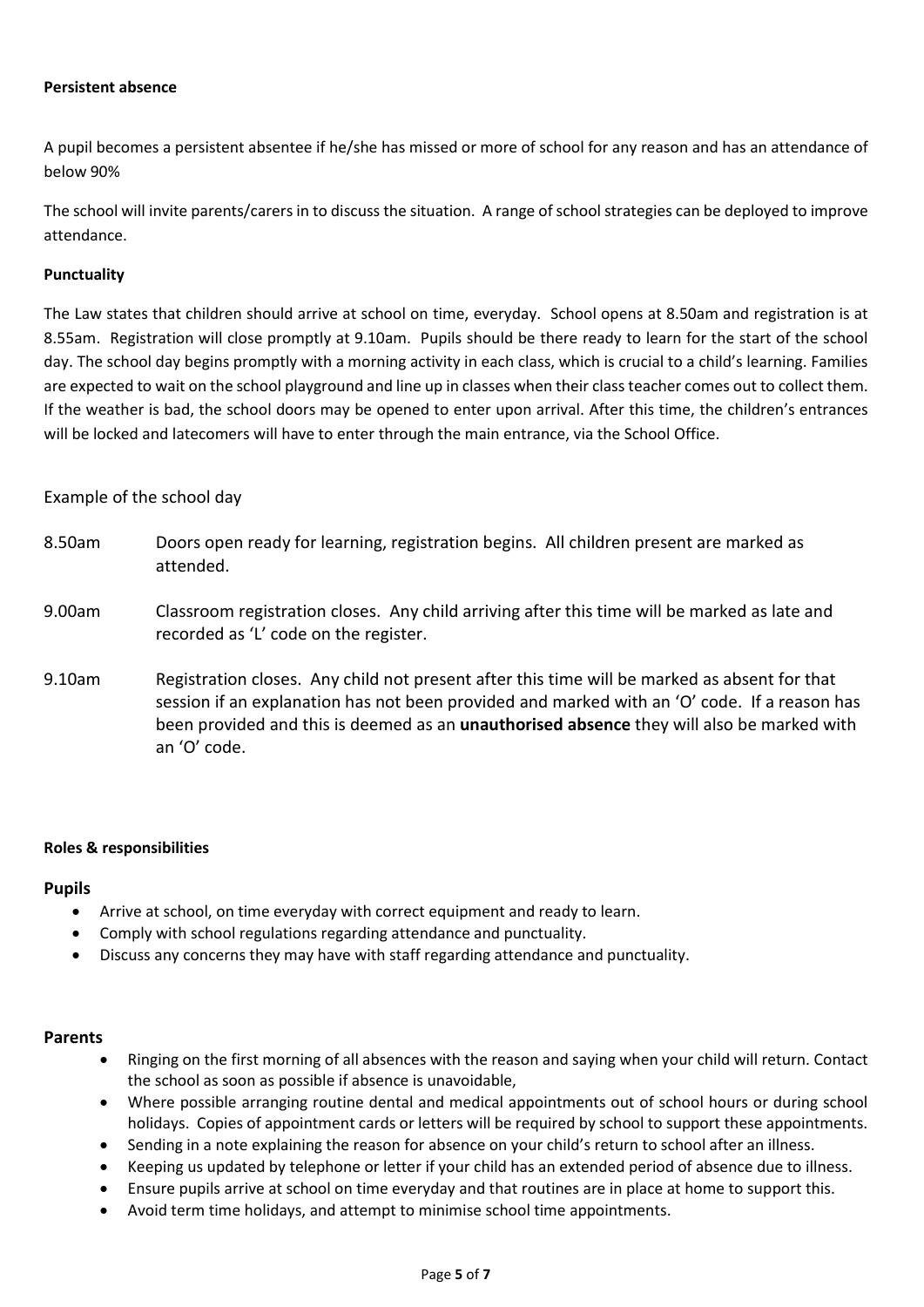Encouraging your child to attend school with minor ailments such as a runny nose or cold if they are well enough in themselves to do so. This also helps to build resilience for their future.

# **School**

- Set high expectations for pupil attendance, and monitor individual and whole school attendance on a weekly basis.
- Identify causes of concern with regard to pupil attendance.
- Make initial contact with parents where there is unexplained absence.
- Send out attendance letters every half term to inform parents of the attendance of their child
- Communicate with parents/carers to discuss where there is no improvement and discuss future courses of action.
- Maintain electronic registration data systems effectively and deploy them robustly to facilitate presentation of reports.
- Provide attendance data for parents at every parent consultation session.
- Publish your child's attendance figures on his/her annual report.
- Promote attendance at all levels within school, the community, the LA, regionally and nationally.
- Celebrate excellent and improved attendance through a variety of incentives and schemes.

### **Rewards and incentives**

We will celebrate and reward excellent and improved attendance and ensure children are recognised for their effort and continued attendance. We will do this through a variety of incentives and schemes on a weekly, and termly basis.

#### **Monitoring and review**

This policy is monitored by the Headteacher, who reports to governors about the effectiveness of the policy on request. It will be reviewed annually or as appropriate to new legislation or to the needs of the school.

### **Addendum to Attendance Policy in light of the Covid-19 pandemic**

This addendum provides additional information in respect of how the current Attendance Policy for Darrington will be applied during the current Covid-19 pandemic. It should be read in conjunction with that policy. The addendum will apply for as long as the government guidance states that changes to pupils' attendance at school remain in place.

### **Compulsory Attendance at School:**

As per government guidance, the requirement for pupils to attend school every day has ceased to be compulsory. Parents currently may choose whether to send their children. Attendance is however, encouraged. As such, the current legislation around school attendance has been relaxed. Parents will not be prosecuted or fined if they choose not to send their children to school during this current period.

Absence from school remains detrimental to a child's education. During this period, any unexplained absence from school will be followed up in the normal manner as per the existing policy. This is in line with our safeguarding policy and practices.